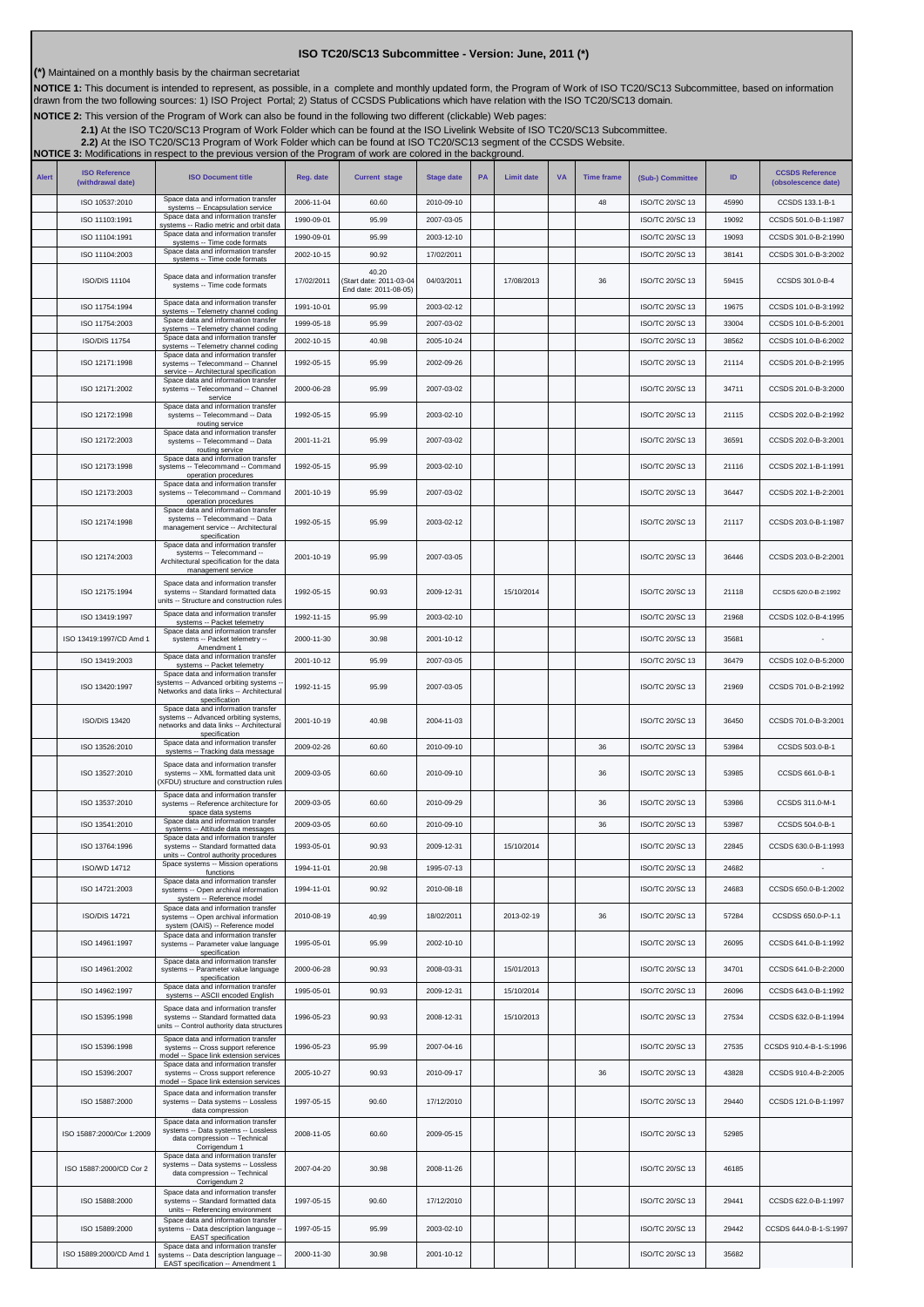|   | ISO 15889:2003                   | Space data and information transfer<br>systems -- Data description language -<br><b>EAST</b> specification                                                             | 2001-10-12               | 90.92                                                     | 2010-08-31               |   |                  |            | ISO/TC 20/SC 13                           | 36451          | CCSDS 644.0-B-2-S:2000                       |
|---|----------------------------------|------------------------------------------------------------------------------------------------------------------------------------------------------------------------|--------------------------|-----------------------------------------------------------|--------------------------|---|------------------|------------|-------------------------------------------|----------------|----------------------------------------------|
|   | <b>ISO/DIS 15889</b>             | Space data and information transfer<br>systems -- Data description language -<br><b>EAST</b> specification                                                             | 2010-08-30               | 40.99                                                     | 23/06/2011               |   | 28/02/2013       | 36         | <b>ISO/TC 20/SC 13</b>                    | 57320          | CCSDS 644.0-B-3                              |
|   | ISO/DIS 15890                    | Space data and information transfer<br>systems -- Advanced orbiting systems,<br>networks and data links -- Audio, video<br>and still-image communications<br>services  | 1997-05-15               | 40.98                                                     | 2001-09-04               |   |                  |            | ISO/TC 20/SC 13                           | 29443          | CCSDS 704.0-B-1-S:1994                       |
|   | ISO 15891:2000                   | Space data and information transfer<br>systems -- Protocol specification for<br>space communications -- Network                                                        | 1997-05-15               | 95.99                                                     | 10/05/2011               |   |                  |            | ISO/TC 20/SC 13                           | 29444          | CCSDS 713.0-B-1:1999                         |
|   | ISO 15892:2000                   | Space data and information transfer<br>systems -- Protocol specification for<br>space communications -- Security                                                       | 1997-05-15               | 95.99                                                     | 10/05/2011               |   |                  |            | ISO/TC 20/SC 13                           | 29445          | CCSDS 713.5-B-1:1999                         |
|   | ISO 15893:2000                   | Space data and information transfer<br>systems -- Protocol specification for<br>space communications -- Transport<br>protocol                                          | 1997-05-15               | 95.99                                                     | 2010-09-10               |   |                  |            | ISO/TC 20/SC 13                           | 29446          | CCSDS 714.0-B-1:1999                         |
|   | ISO 15893:2010                   | Space data and information transfer<br>systems -- Space communications<br>protocol specification (SCPS) --<br>Transport protocol (SCPS-TP)                             | 2007-03-06               | 60.60                                                     | 2010-09-10               |   |                  | 48         | ISO/TC 20/SC 13                           | 45986          | CCSDS 714.0-B-2                              |
|   | ISO 15894:2000                   | Space data and information transfer<br>systems -- Protocol specification for<br>space communications -- File protocol                                                  | 1997-05-15               | 95.99                                                     | 10/05/2011               |   |                  |            | ISO/TC 20/SC 13                           | 29447          | CCSDS 717.0-B-1:1999                         |
|   | ISO/DIS 16363                    | Space data and information transfer<br>systems - Audit and certification of<br>trustworthy digital repositories                                                        | 2010-04-08               | 40.60                                                     | 23/02/2011               |   | 2012-10-08       | 36         | ISO/TC 20/SC 13                           | 56510          | CCSDS 652.0-R-1                              |
|   | ISO/CD 16919                     | Requirements for bodies providing audit<br>and certification of candidate<br>trustworthy digital repositories                                                          | 2010-12-07               | 40.60                                                     | 18/01/2011               |   | 07/06/2013       | 36         | ISO/TC 20/SC 13                           | 57950          | CCSDS 652.1-R.1                              |
|   | <b>ISO/DIS 17107</b>             | Space data and information transfer<br>systems -- XML specification for<br>navigation data messages                                                                    | 20/01/2011               | 40.20<br>(Start date: 2011-02-08<br>End date: 2011-07-09) | 08/02/2011               |   | 20/07/2013       | 36         | ISO/TC 20/SC 13                           | 59155          |                                              |
|   | <b>ISO/DIS 17214</b>             | Space data and information transfer<br>systems -- Spacecraft onboard interface<br>services -- Time access service                                                      | 17/02/2011               | 40.20<br>Start date: 2011-03-04<br>End date: 2011-08-05)  | 04/03/2011               |   | 17/08/2013       | 36         | ISO/TC 20/SC 13                           | 59416          | CCSDS 872.0-M-1                              |
|   | ISO 17355:2003                   | Space data and information transfer<br>systems -- CCSDS file delivery protocol                                                                                         | 1999-05-18               | 95.99                                                     | 2004-05-18               |   |                  |            | ISO/TC 20/SC 13                           | 33005          | CCSDS 727.0-B-1 S:2002                       |
|   | ISO 17355:2004                   | Space data and information transfer<br>systems -- CCSDS file delivery protocol                                                                                         | 2002-10-15               | 95.99                                                     | 2007-05-07               |   |                  |            | ISO/TC 20/SC 13                           | 38593          |                                              |
|   | ISO 17355:2007                   | Space data and information transfer<br>systems -- CCSDS file delivery protocol                                                                                         | 2005-10-27               | 90.92                                                     | 2007-08-10               |   |                  | 36         | ISO/TC 20/SC 13                           | 43829          | CCSDS 727.0-B-3 S: 2005                      |
| Θ | ISO/CD 17355                     | Space data and information transfer<br>systems -- CCSDS file delivery protoco                                                                                          | 2007-08-10               | 30.98                                                     | 2010-03-05               |   |                  | 48         | <b>ISO/TC 20/SC 13</b>                    | 50246          | CCSDS 727.0-B-4: 2007                        |
|   | ISO 17433:2001                   | Space data and information transfer<br>systems -- Packet telemetry services                                                                                            | 1998-06-30               | 95.99                                                     | 2003-02-11               |   |                  |            | ISO/TC 20/SC 13                           | 28460          | CCSDS 103.0-B-1 S:1996                       |
|   | ISO 17433:2003                   | Space data and information transfer<br>systems -- Packet telemetry services                                                                                            | 2001-10-19               | 95.99                                                     | 2007-03-05               |   |                  |            | ISO/TC 20/SC 13                           | 36448          | CCSDS 103.0-B-2 S:2001                       |
|   | ISO 20652:2006                   | Space data and information transfer<br>systems -- Producer-archive interface -<br>Methodology abstract standard                                                        | 2003-04-10               | 90.93                                                     | 2009-06-30               |   | 15/04/2014       |            | ISO/TC 20/SC 13                           | 39577          | CCSDS 651.0-M-1:2004                         |
|   | ISO 21459:2006                   | Space data and information transfer<br>systems -- Proximity-1 space link<br>protocol -- Coding and synchronization<br>sublayer                                         | 2004-01-09               | 90.93                                                     | 2009-12-31               |   | 15/10/2014       | 48         | <b>ISO/TC 20/SC 13</b>                    | 40247          | CCSDS 211.2-B-1:2003                         |
|   | ISO 21460:2006                   | Space data and information transfer<br>systems -- Proximity-1 space link<br>protocol -- Physical layer                                                                 | 2004-01-09               | 95.99                                                     | 2007-10-10               |   |                  | 48         | <b>ISO/TC 20/SC 13</b>                    | 40248          | CCSDS 211.1-B-1                              |
|   | ISO 21460:2007                   | Space data and information transfer<br>systems -- Proximity-1 space link<br>protocol -- Physical layer                                                                 | 2006-09-12               | 90.60                                                     | 17/03/2011               |   |                  | 36         | <b>ISO/TC 20/SC 13</b>                    | 44999          | CCSDS 211.1-B-3                              |
|   | ISO 21961:2003                   | Space data and information transfer<br>systems -- Data entity dictionary<br>specification language (DEDSL) --<br>Abstract syntax                                       | 2001-06-29               | 90.93                                                     | 2008-06-30               |   | 15/04/2013       |            | ISO/TC 20/SC 13                           | 36036          | CCSDS 647.1-B-1:2001                         |
|   | ISO 21962:2003                   | Space data and information transfer<br>systems -- Data entity dictionary<br>specification language (DEDSL) -- PVL<br>syntax                                            | 2001-06-29               | 90.93                                                     | 2008-06-30               |   | 15/04/2013       | 15/04/2013 | ISO/TC 20/SC 13                           | 36037          | CCSDS 647.2-B-1:2001                         |
|   | ISO 22641:2005                   | Space data and information transfer<br>systems -- TM (telemetry)<br>synchronization and channel coding                                                                 | 2001-10-12               | 90.93                                                     | 2008-12-31               | ۰ | 15/10/2013       |            | ISO/TC 20/SC 13                           | 36375          | CCSDS 131.0-B-1:2003                         |
|   | ISO 22642:2005                   | Space data and information transfer<br>systems -- TC (telecommand)<br>synchronization and channel coding                                                               | 2001-10-12               | 90.93                                                     | 2008-12-31               |   | 15/10/2013       | 15/10/2013 | ISO/TC 20/SC 13                           | 36376          | CCSDS 231.0-B-1:2003                         |
|   | ISO 22642:2005/Cor 1:2007        | Space data and information transfer<br>systems -- TC (telecommand)<br>synchronization and channel coding --<br>Technical Corrigendum 1                                 | 2007-08-21               | 60.60                                                     | 2007-10-03               |   |                  |            | ISO/TC 20/SC 13                           | 50342          |                                              |
|   | ISO 22643:2003                   | Space data and information transfer<br>systems -- Data entity dictionary<br>specification language (DEDSL) --<br>XML/DTD Syntax<br>Space data and information transfer | 2001-07-20               | 90.93                                                     | 2009-04-01               |   | 15/04/2014       |            | ISO/TC 20/SC 13                           | 36377          | CCSDS 647.3-B-1:2002                         |
|   | ISO/CD 22644                     | systems -- Orbit data messages<br>Space data and information transfer                                                                                                  | 12/10/2001               | 30.98                                                     | 03/11/2004               |   |                  |            | ISO/TC 20/SC 13                           | 36379          |                                              |
|   | ISO 22644:2006<br>ISO 22645:2005 | systems -- Orbit data messages<br>Space data and information transfer                                                                                                  | 19/05/2005<br>2001-10-12 | 90.92<br>90.93                                            | 07/05/2008<br>2008-12-31 |   | 36<br>15/10/2013 |            | <b>ISO/TC 20/SC 13</b><br>ISO/TC 20/SC 13 | 36380          | CCSDS 132.0-B-1:2003                         |
|   |                                  | systems -- TM (telemetry) space data<br>link protocol<br>Space data and information transfer                                                                           |                          |                                                           |                          |   |                  |            |                                           |                |                                              |
|   | ISO 22646:2005<br>ISO 22647:2006 | systems -- Space packet protocol<br>Space data and information transfer                                                                                                | 2001-10-12<br>2001-10-12 | 90.93<br>95.99                                            | 2008-12-31<br>2010-09-10 |   | 15/10/2013       |            | ISO/TC 20/SC 13<br>ISO/TC 20/SC 13        | 36381<br>36383 | CCSDS 133.0-B-1:2003<br>CCSDS 135.0-B-1:2002 |
|   | ISO 22647:2010                   | systems -- Space link identifiers<br>Space data and information transfer                                                                                               | 2007-03-14               | 60.60                                                     | 2010-09-10               |   |                  | 48         | ISO/TC 20/SC 13                           | 45987          | CCSDS 135.0-B-3                              |
|   | ISO 22663:2006                   | systems -- Space link identifiers<br>Space data and information transfer<br>systems -- Proximity-1 space link                                                          | 2001-10-12               | 95.99                                                     | 2007-10-10               |   |                  |            | ISO/TC 20/SC 13                           | 36386          | CCSDS 211.0-B-3:2004                         |
|   | ISO 22663:2007                   | protocol -- Data link layer<br>Space data and information transfer<br>systems -- Proximity-1 space link<br>protocol -- Data link layer                                 | 2006-09-12               | 90.60                                                     | 17/03/2011               |   |                  | 36         | ISO/TC 20/SC 13                           | 45000          | CCSDS 211.0-B-4                              |
|   | ISO 22664:2005                   | Space data and information transfer<br>systems -- TC (telecommand) space<br>data link protocol                                                                         | 2001-10-12               | 90.93                                                     | 2008-12-31               |   | 15/10/2013       |            | ISO/TC 20/SC 13                           | 36389          | CCSDS 232.0-B-1:2003                         |
|   | ISO 22666:2005                   | Space data and information transfer<br>systems -- AOS (advanced orbiting<br>systems) space data link protocol                                                          | 2001-10-12               | 95.99                                                     | 2007-08-15               |   |                  |            | ISO/TC 20/SC 13                           | 36391          | CCSDS 732.0-B-1:2003                         |
|   | ISO 22666:2007                   | Space data and information transfer<br>systems -- AOS (advanced orbiting<br>systems) space data link protocol                                                          | 2006-06-23               | 90.60                                                     | 17/12/2010               |   |                  | 36         | ISO/TC 20/SC 13                           | 44866          | CCSDS 732.0-B-2                              |
|   | ISO 22667:2005                   | Space data and information transfer<br>systems -- Communication operations<br>Procedure-1                                                                              | 2001-10-12               | 90.93                                                     | 2008-12-31               |   | 15/10/2013       |            | ISO/TC 20/SC 13                           | 36392          | CCSDS 232.1-B-1:2003                         |
|   | ISO/WD 22668                     | Space data and information transfer<br>systems -- Space link extension (SLE)<br>Service management specification                                                       | 2001-10-12               | 20.98                                                     | 2003-11-07               |   |                  |            | <b>ISO/TC 20/SC 13</b>                    | 36393          |                                              |
|   | ISO 22669:2003                   | Space data and information transfer<br>systems -- Space link extension (SLE)<br>Return-all-frames service                                                              | 2001-10-12               | 95.99                                                     | 2007-01-26               |   |                  |            | ISO/TC 20/SC 13                           | 36394          | CCSDS 911.1-B-1:2002                         |
|   | ISO 22669:2007                   | Space data and information transfer<br>systems -- Space link extension (SLE)<br>Return-all-frames service<br>Space data and information transfer                       | 2004-12-08               | 90.93                                                     | 2010-06-30               |   |                  | 36         | ISO/TC 20/SC 13                           | 43442          | CCSDS 911.1-B-2                              |
|   | ISO 22670:2006                   | systems -- Space link extension (SLE)<br>Return-channel-frames service<br>Space data and information transfer                                                          | 2001-10-12               | 90.93                                                     | 2009-06-30               |   | 15/04/2014       |            | ISO/TC 20/SC 13                           | 36395          | CCSDS 911.2-B-1:2004                         |
|   | ISO 22671:2005                   | systems -- Space link extension (SLE)<br>Forward command link transmission<br>unit (CLTU)                                                                              | 2001-10-12               | 95.99                                                     | 2007-01-26               |   |                  |            | ISO/TC 20/SC 13                           | 36396          | CCSDS 912.1-B-1:2002                         |